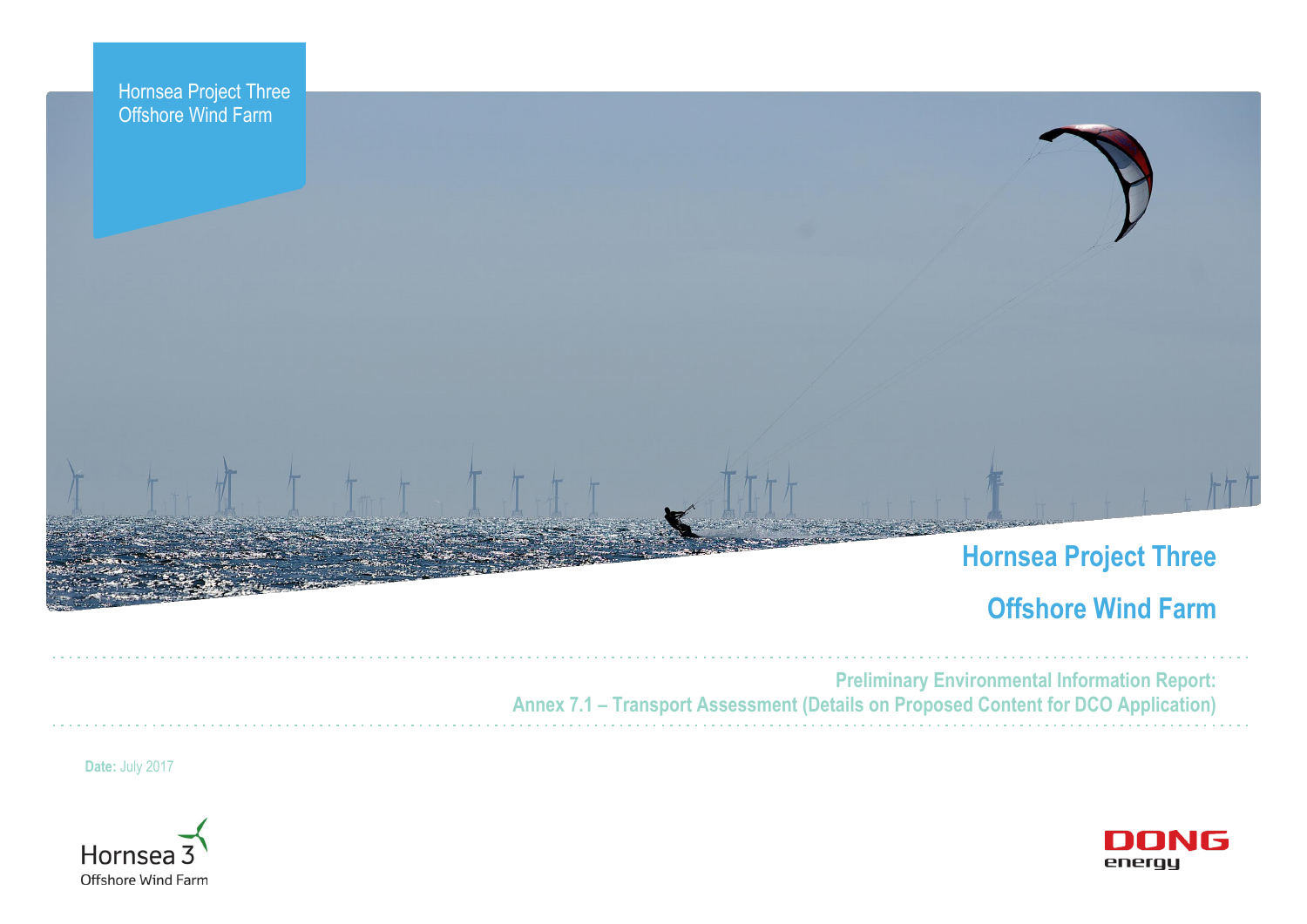



**Environmental Impact Assessment** 

**Preliminary Environmental Information Report**

**Volume 6**

**Annex 7.1 – Transport Assessment (Details on Proposed Content for DCO Application)**

Report Number: P6.6.7.1

Version: Final

Date: July 2017

This report is also downloadable from the Hornsea Project Three offshore wind farm website at: [www.dongenergy.co.uk/hornseaproject3](http://www.dongenergy.co.uk/hornseaproject3)

DONG Energy Power (UK) Ltd.

5 Howick Place,

London, SW1P 1WG

© DONG Energy Power (UK) Ltd. 2017. All rights reserved

Front cover picture: Kite surfer near one of DONG Energy's UK offshore wind farms © DONG Energy Hornsea Project Three (UK) Ltd., 2016.

**Liability**

This report has been prepared by RPS, with all reasonable skill, care and diligence within the terms of their contracts with DONG Energy Power (UK) Ltd.

Prepared by: RPS

Checked by: Jennifer Brack and Sarah Drljaca

Accepted by: Sophie Banham

Approved by: Sophie Banham

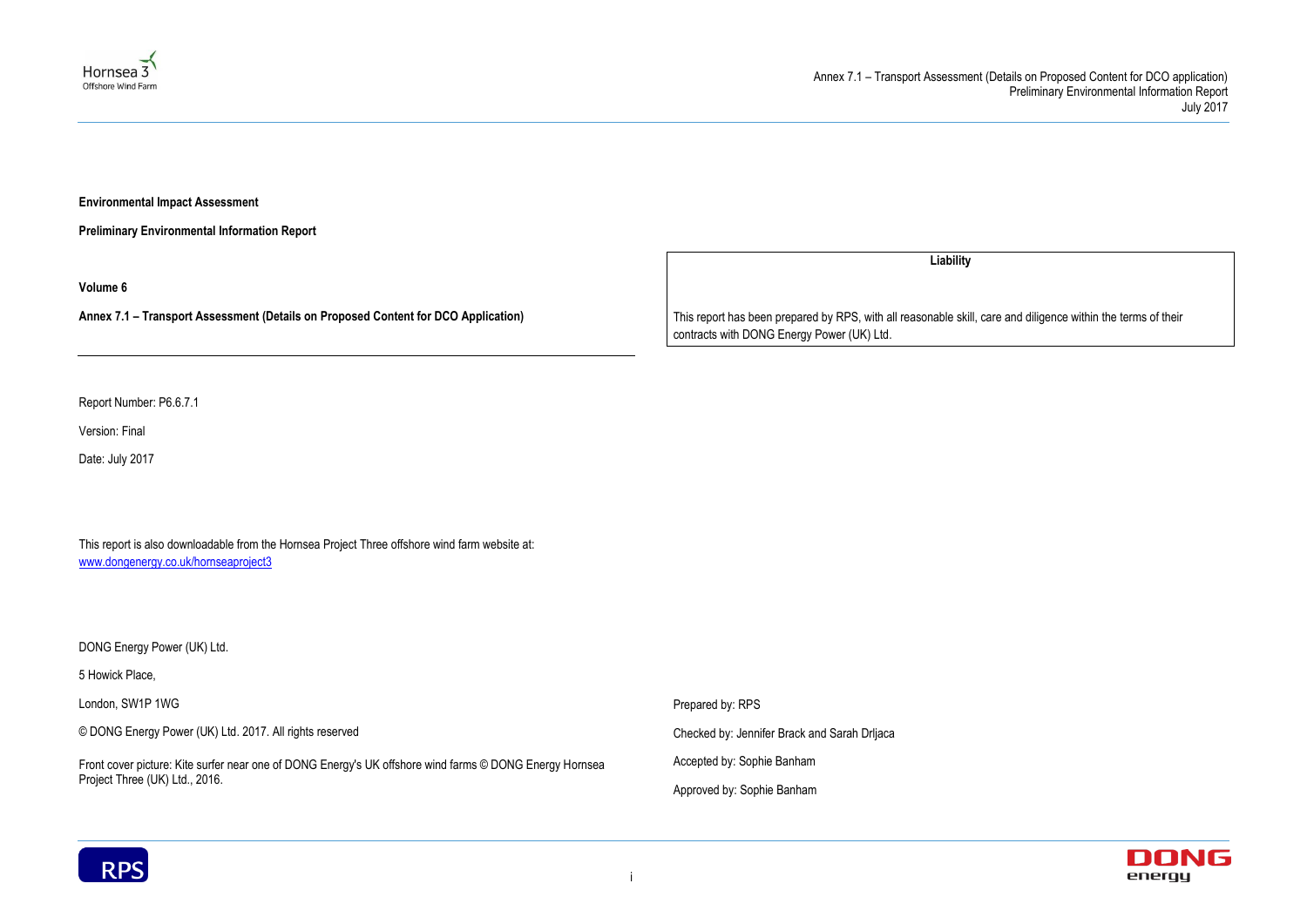



# **Table of Contents**

### **Acronyms**

| <b>Acronyms</b> | <b>Description</b>                           |
|-----------------|----------------------------------------------|
| <b>DCO</b>      | Development Consent Order                    |
| <b>NPPF</b>     | National Planning Policy Framework           |
| <b>PEIR</b>     | Preliminary Environmental Information Report |
| TA              | <b>Transport Assessment</b>                  |

# **Summary**

This annex (Annex 7.1) provides details of the Transport Assessment that will be prepared as part of the DCO Application. This annex provides a platform for further discussion with the Local Highways Authority, further to initial consultation on the scope and content of the final transport assessment work to inform the DCO application.

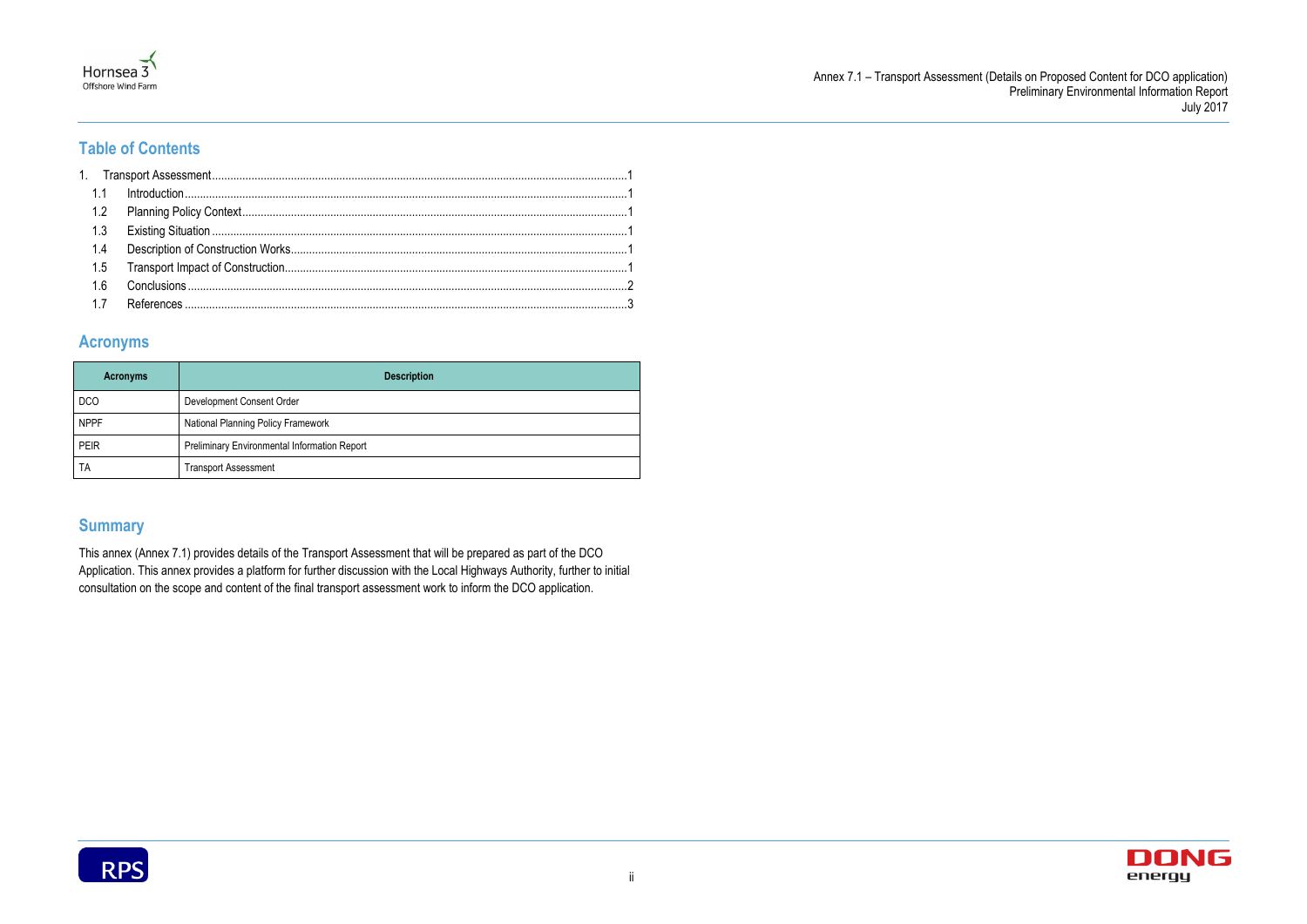





# <span id="page-3-0"></span>**1. Transport Assessment**

#### <span id="page-3-1"></span>**1.1 Introduction**

- 1.1.1.1 The Transport Assessment (TA) will assess the transport impact of the construction phase of the onshore cable corridor, onshore HVAC booster station and onshore HVDC convertor/HVAC substation associated with the Hornsea Project Three offshore windfarm. The report will be prepared as an annex to the Traffic and Transport Chapter of the Environmental Statement required under the Infrastructure Planning (Environmental Impact Assessment) Regulations 2009 (EIA Regulations).
- 1.1.1.2 The TA will be prepared in accordance with comments received from Norfolk County Council and Highways England. In particular, comments received as part of the Preliminary Environmental Information Report will inform the preparation of the Transport Impact Assessment. As discussed with NCC, this annex is provided in order to feedback on the proposed scope of the transport assessment that will be carried out for Hornsea Three, which will be submitted as part of the final Development Consent Order (DCO) application.

#### <span id="page-3-2"></span>**1.2 Planning Policy Context**

- 1.2.1.1 The TA will be prepared in accordance with the National Planning Policy Framework (NPPF) which states that all developments that generate significant amounts of movement should be supported by a Transport Statement or Transport Assessment.
- 1.2.1.2 Volume 3, chapter 7: Traffic and Transport of the Preliminary Environmental Information Report lists all relevant national, regional and local policy.

#### <span id="page-3-3"></span>**1.3 Existing Situation**

- 1.3.1.1 Figure 7.1 of volume 3, chapter 7: Traffic and Transport of the Preliminary Environmental Information Report sets out the transport network and the potential access routes to the onshore cable corridor, onshore HVAC booster station and onshore HVDC convertor/HVAC substation. This transport network is essentially that which will form the base case and from which the construction phase of the onshore cable corridor, onshore HVAC booster station and onshore HVDC convertor/HVAC substation will be assessed against.
- 1.3.1.2 The Transport Assessment will set out the existing transport situation for the following:
	- Analysis of highway network;
	- Accessibility for pedestrians and cyclists;
	- Accessibility by public transport;



- Existing traffic flows;
- Tourist routes and seasonal variation; and
- Road safety.

# <span id="page-3-4"></span>**1.4 Description of Construction Works**

- 1.4.1.1 Full details on the construction works will be set out including access routes and accesses to the onshore cable corridor, onshore HVAC booster station and onshore HVDC convertor/HVAC substation and the key parameters used to estimate the construction vehicle movements.
- 1.4.1.2 The construction vehicle movements for each access point will be assigned onto their respective access routes in accordance with the construction programme. The resultant daily and weekday peak hour construction vehicle movements across the highway network will thus be identified.
- 1.4.1.3 Proposed traffic management measures will be devised and will be set out. A Construction Traffic Management Plan will be prepared as part of a Code of Construction Practice and key details of this will be set out in the Transport Assessment.

## <span id="page-3-5"></span>**1.5 Transport Impact of Construction**

- 1.5.1.1 The TA will assess the transport impact of the construction phase of the onshore cable corridor, onshore HVAC booster station and onshore HVDC convertor/HVAC substation.
- 1.5.1.2 The operation and maintenance of the onshore cable corridor, onshore HVAC booster station and onshore HVDC convertor/HVAC substation would generate a negligible level of vehicle movements and would be intermittent.
- 1.5.1.3 Regular inspections of the onshore cable, approximately every two to five years, would be conducted via the link boxes. Should repairs to the cable become necessary, the cable would be accessed at the relevant jointing pits and pulled between them. Access to the link boxes, jointing pits and transition joint bays would be via existing roads, tracks and field gates, with the permission of the landowner. These visits would be made by light vehicles only. In the unlikely event that a larger vehicle is required to access the jointing pits or transition bays, and existing roads and tracks do not allow suitable access, a temporary metal track (or similar) would be constructed to gain access. Any possible impacts would be kept to a minimum.
- 1.5.1.4 The onshore HVDC converter/HVAC substation and onshore HVAC booster station would be designed to be unmanned during operation. Maintenance visits would be, at most, weekly. These visits are likely to be made by light vehicles only and would use the existing road network and the permanent onshore HVDC converter/HVAC substation access constructed as part of the project.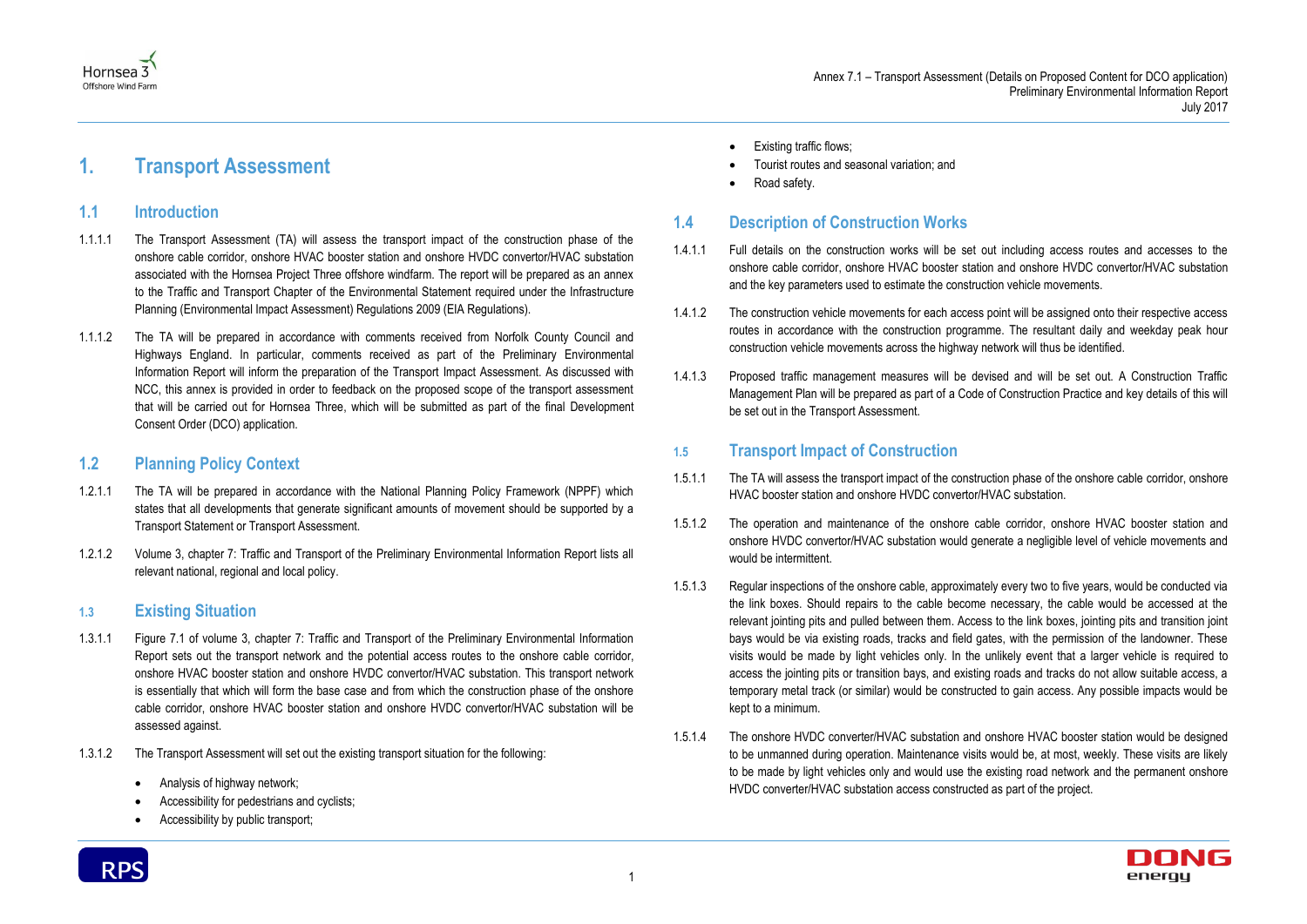



- 1.5.1.5 It is not anticipated, but it might be necessary for a larger component part of the onshore HVDC converter/HVAC substation to be replaced and access may be required for larger vehicles and Heavy Goods Vehicles, which would also use the existing road network and onshore HVDC converter/HVAC substation access constructed as part of Project Three.
- 1.5.1.6 For these reasons, the Transport Assessment will concentrate on the construction phase of the project, but also consider potential, albeit very infrequent, transportation of larger components during the operation and maintenance phase of Hornsea Three.
- 1.5.1.7 Given the temporary nature of the construction phase and given the local environs, traffic management measures will be devised that are sympathetic to these and would not require significant alterations. Passing places would only be provided where it is considered necessary and where traffic management measures would prove difficult to overcome any potential issues.
- 1.5.1.8 Existing traffic flows will be collected on key sections of the highway network as part of the existing situation, above. Key sections will be identified as 'sensitive' sections of the network (in terms of key local and strategic roads and sensitive receptors, as set out in the PEIR) whereby changes in traffic flows would assist the assessment process.
- 1.5.1.9 Traffic growth rates will be applied to the existing traffic flows and estimated traffic flows generated by committed developments (i.e. developments that already have planning consent but are not yet fully built out) will be added to these to estimate future year baseline traffic flows during the construction phase and the construction traffic flows will be assessed against these.
- 1.5.1.10 A cumulative development scenario will also be established along with other emerging developments and a cumulative assessment will also be undertaken against the baseline traffic flows.
- 1.5.1.11 Highway capacity assessments would be undertaken at key points on the highway network where there may be potential for the construction traffic flows or cumulative development traffic flows to result in a cumulative residual severe impact. These assessments would be mindful of the temporary nature of the construction works and the traffic management measures adopted.

#### <span id="page-4-0"></span>**1.6 Conclusions**

1.6.1.1 A summary and conclusion of the Transport Assessment will be set out.